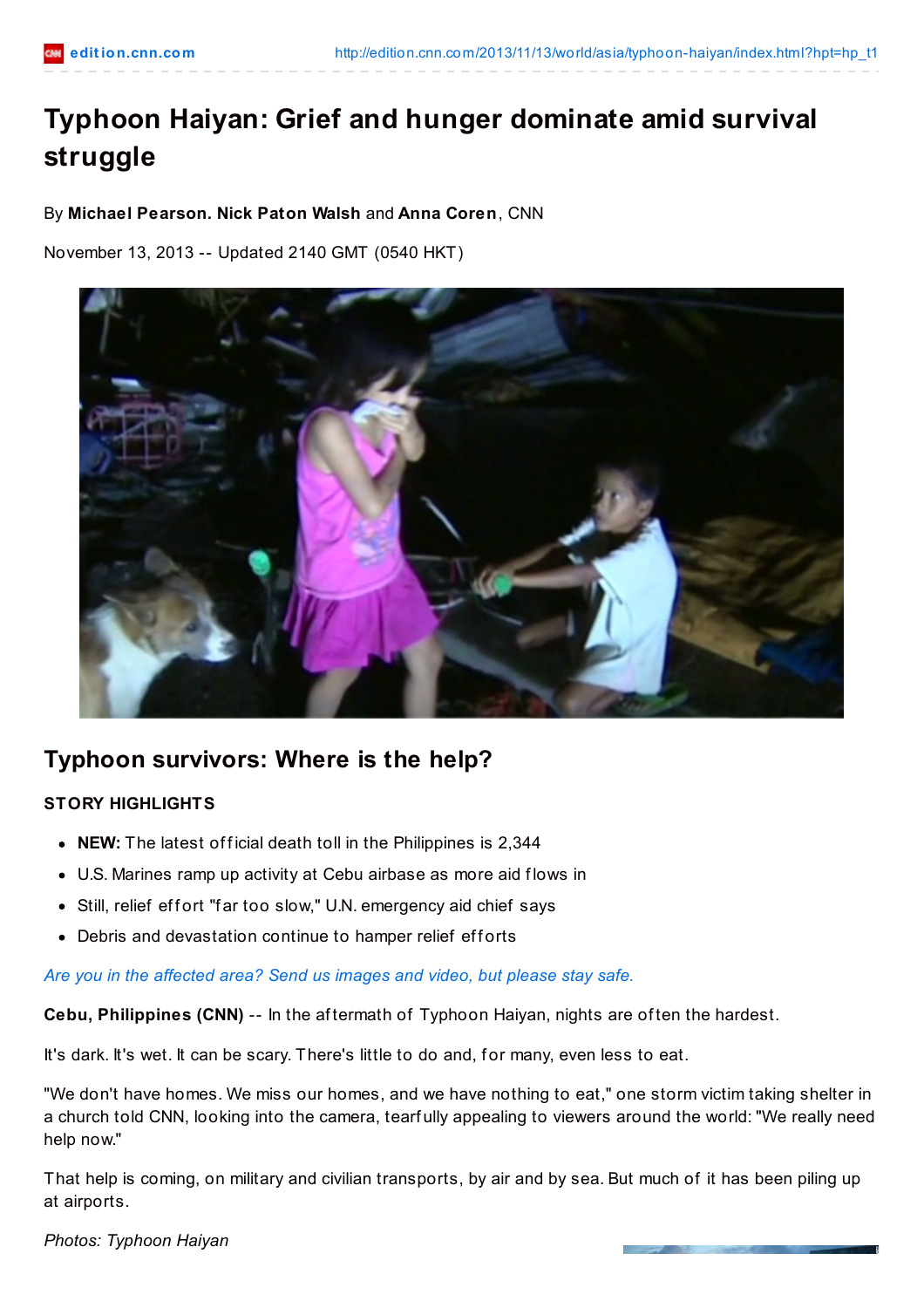## *Special type of aid needed in Philippines Damaged roads, airports slow storm relief Mayor of Tacloban's story of survival*

While relief organizations say they have been able to deliver limited aid to some victims, many CNN crews report seeing little sign of any organized relief effort in the hardest-hit areas.

Blame Haiyan and its unprecedented strength and scope, said UNICEF spokesman Christopher De Bono.

"I don't think that's anyone's f ault. I think it's the geography and the devastation," he said.

Still, the desperation is increasing, and becoming more serious.

Police warned a CNN crew to turn back Wednesday on the road south of hard-hit Tacloban, saying rebels had been shooting at civilians.

"Maybe they are looking for food," a police commander told CNN.

On Tuesday, eight people died when a wall collapsed during a stampede at a government warehouse in Leyte province, Philippine National Food Authority administrator Orlan Calayag said Wednesday. Police and security stood by as people stormed the building and took some 100,000 sacks of rice, he said.

### [Faces](http://www.cnn.com/interactive/2013/11/world/philippines-typhoon-stories/index.html?hpt=hp_c2) of the storm

When it struck Friday, Haiyan, known in the Philippines as Yolanda, f lattened entire towns, layered debris over roads and knocked airports out of commission.

The storm destroyed at least 80,000 homes, according to the latest Philippine government accounting. Although estimates of the number left homeless vary, the Philippine government puts it at more than 582,000.

The storm also shattered families. Mayple Nunal and her husband, Ignacio, lost their two daughters, Gnacy Pearl and Gnacy May -- washed away when the storm's f erocious storm surge ripped through Tacloban.

"The big waves, we were like inside the washing machine," Mayple Nunal said. "And we were expecting that we would die."

While Nunal and her husband are safe, receiving treatment in Cebu, United Nations officials have warned of increasing desperation and lawlessness among those left homeless. They said the situation is especially dangerous for women and children.

Some areas haven't been reached yet, according to Valerie Amos, the U.N. under-secretary-general for humanitarian affairs and emergency relief.

# Scenes of [devastation,](http://www.cnn.com/2013/11/12/world/asia/typhoon-haiyan-vignettes/index.html) calls for help

There were, however, some successes.

U.S. Marines arrived Wednesday in Cebu. transf orming the sleepy airbase there into a buzzing center of activity as cargo aircraft, tilt-rotor Ospreys and camouf laged Marines got to work preparing for the enormous job of receiving, sorting and delivering aid to millions in need.







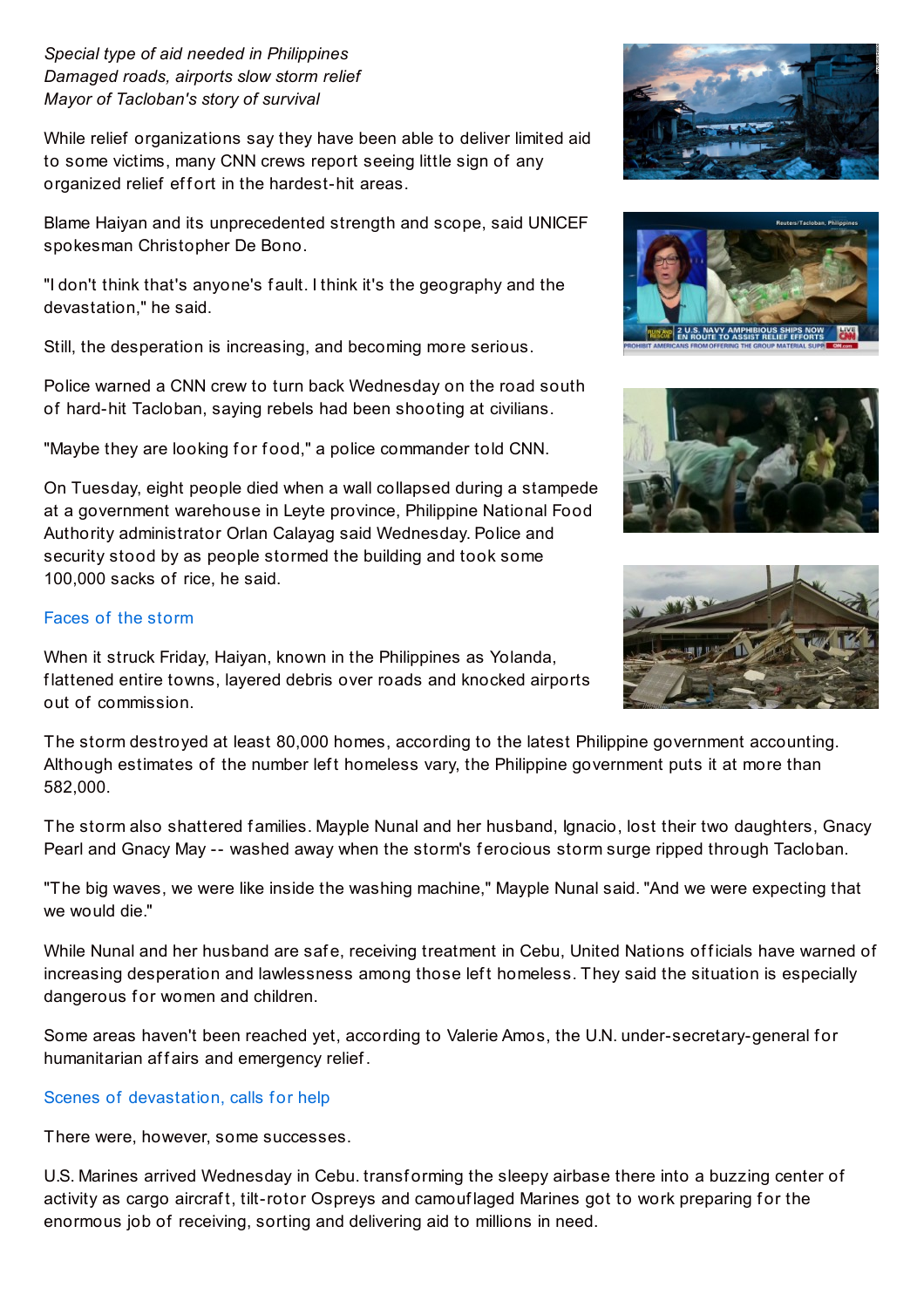The Royal Australian Air Force also landed at Cebu, delivering a portable f ield hospital that was soon sent on its way to Tacloban. Taiwanese troops also arrived with medical aid, and Doctors Without Borders said three of nine cargo shipments it has planned also arrived in Cebu on Wednesday.

The planes carried medical supplies, shelter materials, hygiene kits and other gear, the agency said.

The U.N. World Food Programme began distributing f ood in Tacloban, handing out rice to 3,000 people on Wednesday, the agency said, and the U.S. Agency for International Development also said it expected to deliver its first shipment of relief supplies to victims on Wednesday.

The uptick in aid deliveries comes a day af ter the road between the capital, Manila, and hard-hit Tacloban opened, holding out the promise that aid will begin to f low more quickly.

But five days after the storm struck -- with more than 2 million people in need of food, according to the Philippine government -- even the U.N.'s Amos acknowledged the pace of relief is still lacking.

*Storm survivors desperate for aid The road to Tacloban Survivors tell stories of terrible loss*

"This is a major operation that we have to mount," she said Wednesday. "We're getting there. But in my view it's far too slow."

On Tuesday, President Benigno Aquino III defended relief efforts, saying that in addition to all the challenges of blocked roads and downed power and communication lines, local governments were overwhelmed, forcing the federal government to step in and perform both its own role and those of local officials.

Most of all, he said, "nobody imagined the magnitude that this super typhoon brought on us."

# Could mystery man on tape be [patriarch](http://www.cnn.com/2013/11/13/world/asia/typhoon-tacloban-30-missing-found/index.html) of 30 missing?

#### **Decomposing bodies**

Throughout the devastation, bodies of victims lie buried in the debris or out in the open.

The government hasn't counted them all yet, but initial fears that 10,000 may have died have subsided.







By Wednesday night, the official death toll had climbed to 2,344. Aquino told CNN's [Christiane](http://amanpour.blogs.cnn.com/2013/11/12/typhoon-death-estimates-too-much-president-aquino-of-the-philippines-tells-amanpour/) Amanpour on Tuesday that he expected the final number would likely be around 2,000 to 2,500.

The deadly typhoon left 3,804 people injured and 79 people missing, according to the Philippines' National Disaster Risk Reduction and Management Council.

While they are gruesome reminders of the human cost of the disaster, the dead are not a major public health threat, said CNN's Dr. Sanjay Gupta.

"From a pure health threat standpoint, there are bigger threats," he said. People need clean food and water.

The slowness of delivery of food and basic medical aid is the biggest threat to lives, Gupta said.

"There are people there right now who can be saved.And it could be as simple as antibiotics that cost a penny."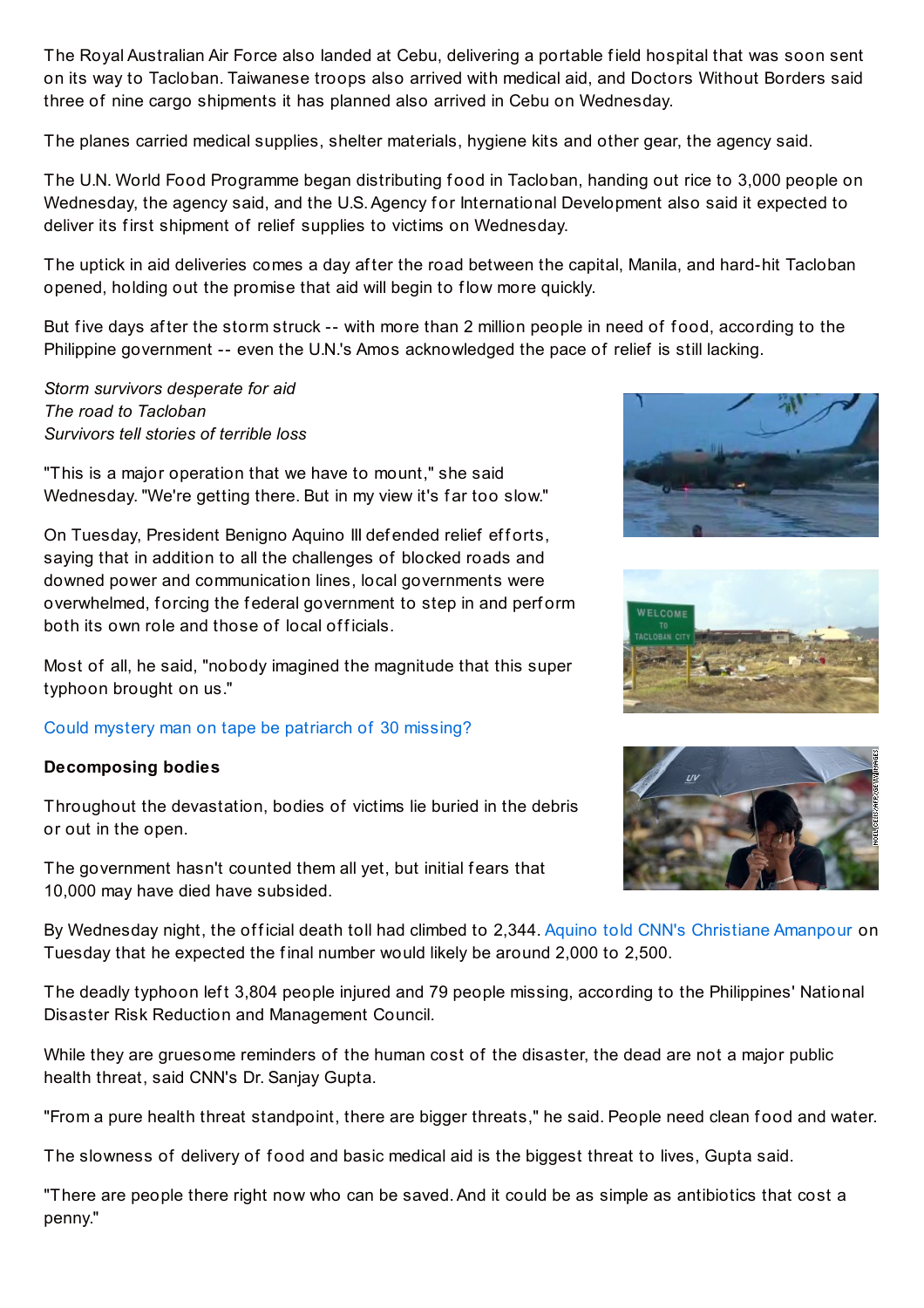#### **PHILIPPINES AID (IN U.S. \$)**

U.N.: 25 million

U.S.: 20 million

UK: 16.1 million

UAE: 10 million

Australia: 9.5 million

Canada: 4.8 million

European Union: 4 million

Norway: 3.4 million

Denmark: 3.1 million

New Zealand: 1.75 million

Ireland: 1.4 million

Vatican: 150,000

China: 100,000

*Source: U.N. OCHA*

The World Health Organization agrees with Gupta that the decomposing bodies are a secondary concern.

"From a public health point of view, dead bodies do not cause inf ectious disease outbreaks," said spokeswoman Julie Hall.

Clean food and water take priority, as well as shelter from the elements.

#### **Unable to move on**

But the psychological toll is heavy.

"I've seen dead people on the streets and the sidewalks," said 9-year-old storm survivor Rastin Teves. "It made me f eel scared."

#### Opinion: [Childhood](http://www.cnn.com/2013/11/13/opinion/brainard-growing-up-with-typhoons/index.html) in the path of typhoons

It is important psychologically to collect the bodies, treat them with respect and bury them in locations where relatives can f ind the graves, Hall said.

Survivors need to know where they are, to be able to grieve, move on and take care of themselves, she said.

In Tacloban, survivor Juan Martinez can't do that yet.

He sits in a makeshift shack where his home once stood. Nearby, the bodies of his wife and two children are covered by sacks.

"I really want someone to collect their bodies, so I know where they are taken," he told CNN's Anderson Cooper. "I want to know where they are taken."

#### [Emotional](http://www.cnn.com/2013/11/12/world/asia/typhoon-haiyan-people/index.html) extremes for families of typhoon victims